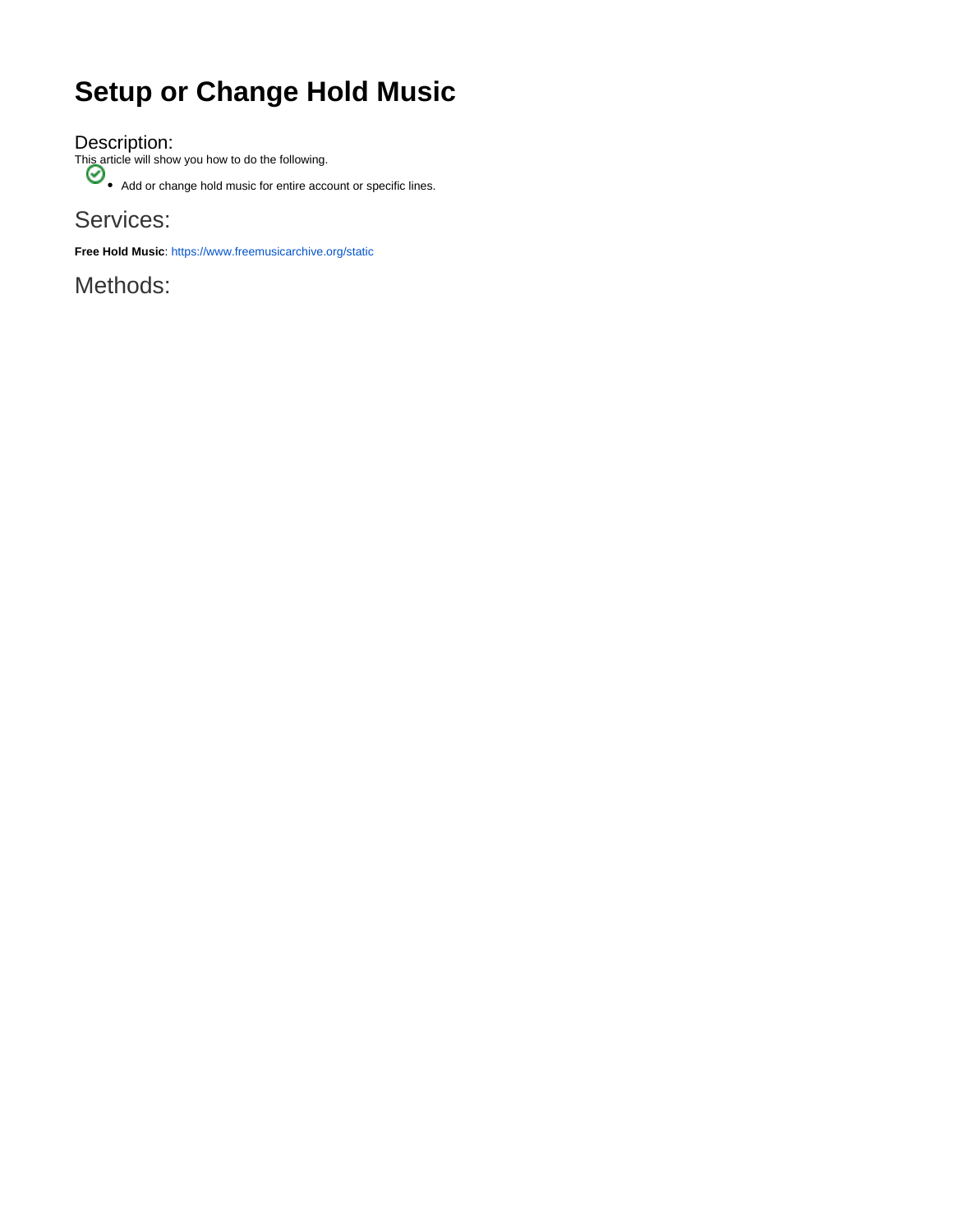**NOTE:**, There is a **5mb size limit** on files used. WAV or MP3 files will work, but MP3 files are best for length vs file size.

- 1. **[Login to the Audian Portal.](https://confluence.audian.com/display/SUPD/Login+to+the+Audian+Portal)**
- 2. Click the **9 square button** at the top right of the screen.



3. Click on the **Smart PBX** app.



4. Click the **Hold Music** button at the top right of the dashboard.



5. Click the **Upload** button.

| <b>Music-On-Hold</b>                                                   |  |
|------------------------------------------------------------------------|--|
| Setup Music-On-Hold for the Account<br>JJ.                             |  |
| Music on Hold:<br>Default Music<br>Upload<br>$\boldsymbol{\mathrm{v}}$ |  |
| <b>Cancel</b><br><b>Save Changes</b>                                   |  |
| Click the <b>Browse</b> button.                                        |  |



- 7. Select the preferred **.MP3** file and click **Open**.
- 8. Click the **Upload** button.



6.

- 9. Click **Save Changes** to complete.
	- **Note:** To select from the default options, click the **drop down** menu and select from the options listed.

Browse ...

土

×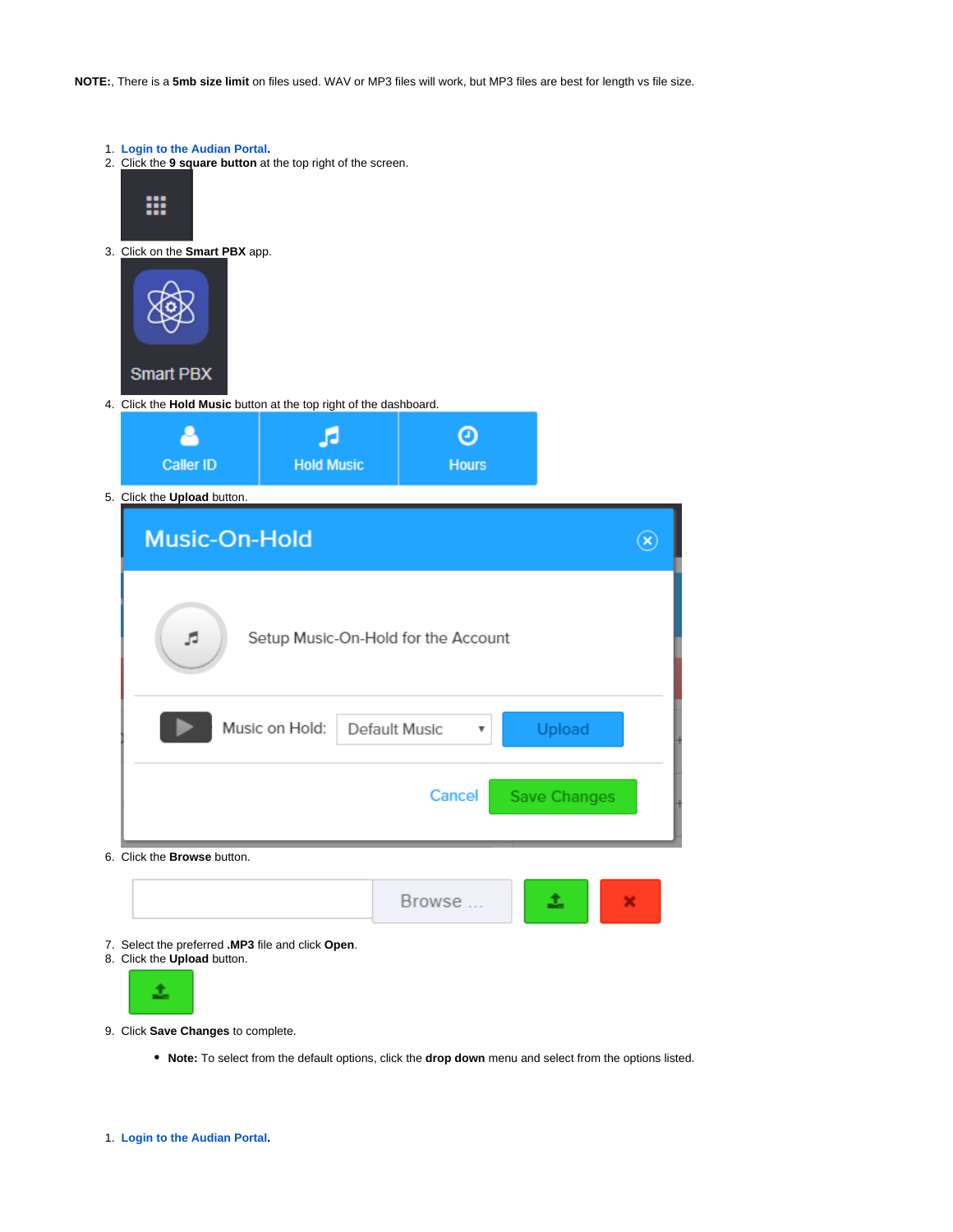2. Click the **9 square button** at the top right of the screen.



3. Click on the **Smart PBX** app.



- **「h** Users
- 5. Locate the user and click the **User Feature section**.



6. Click the **Music-On-Hold** feature.



Music-On-Hold

7. Set the **User Music-On-Hold** toggle the **Enabled**.